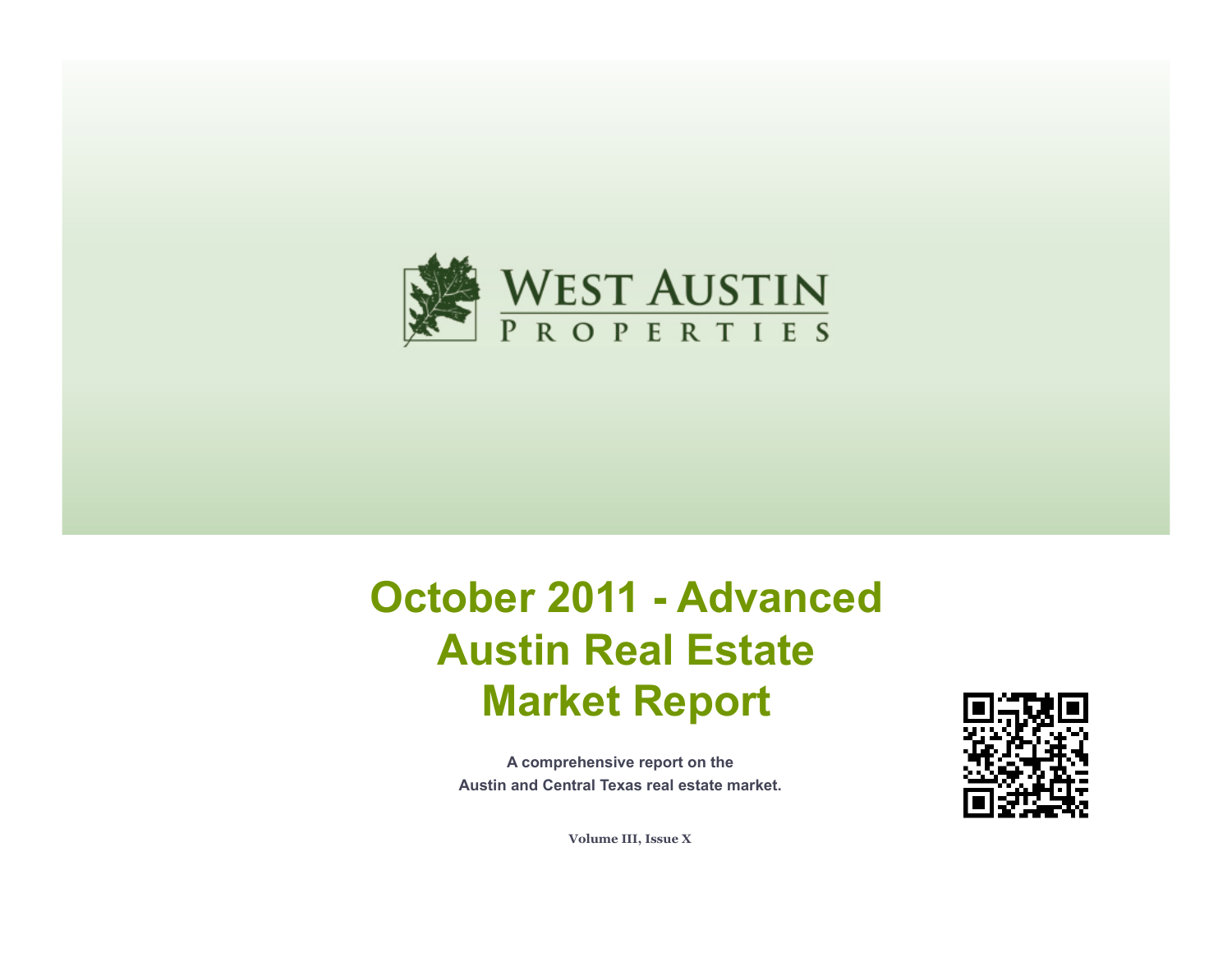

# Heat and fires subside...market changing .......still hot in October

Historically, following the starting of school and end of summer, the number of houses for sale increases and the number of sales and pending sales decrease. While this was true for September, it may not be the norm for the upcoming months for several reasons.

Several key observers of the Austin market believe the Austin market has "bottomed out and that the economy is outperforming the nation as a whole" on several fronts:

- The Rice University Kinder Institute for Urban Research in July places Austin as the 11th fastest growing city nationwide by having added nearly half a million residents in the last decade, and predicted 6,000 new residents this summer
- The Federal Reserve Bank of Texas predicted that the metro area would add 7,000 to 11,000 jobs in 2011.
- The devastating fires in Bastrop and Steiner Ranch destroyed over 1500 homes, and most families affected are predicted to stay in the Austin metro area. 1500 families represent 25% of the total sales of homes in September.
- Layoff of state workers due to state budget restrictions has been less than anticipated.
- The rental market is saturated and people have to live somewhere.

Our analysis is the Austin market is defined as a "Normal Seller's Market" with slightly less that 6 months of inventory for sale. Austin overall has been a "Normal Seller's Market" for the last 6 months!

At the end of September, pending sales of houses under contract were at the highest levels in any September since 2006. Pending sales have been at their highest levels since 2006 for 5 months!

For September, demand for homes overall weakened slightly. The Austin market went from 4.95 months of inventory to 5.97 months of inventory. This means for September, compared to August, there were more homes for sale compared to sales in the month. However pending sales are high for September, a normally slower month, and an increase in months of inventory may not represent the trend of the Fall.

The Austin market is also changing by price levels. Below \$300,000 the market is defined as a Normal Seller's Market. Between \$300,000 and \$800,000 the market is between a Balanced and Normal Buyer's Market. Over \$800,000 the market is an Extreme Buyer's Market.

Buying and selling in this market requires a deep understanding of the history and pressures in each area of town and each price band.

We hope this West Austin Properties Advanced Market Report with detailed information by price range, zip code and area help you make the best decisions for you and your family It is our pleasure to deliver it to you so you can spot trends as we see them.

Please, call us if we can provide you any additional information.

Laura Duggan, Gail Boston and Katy Duggan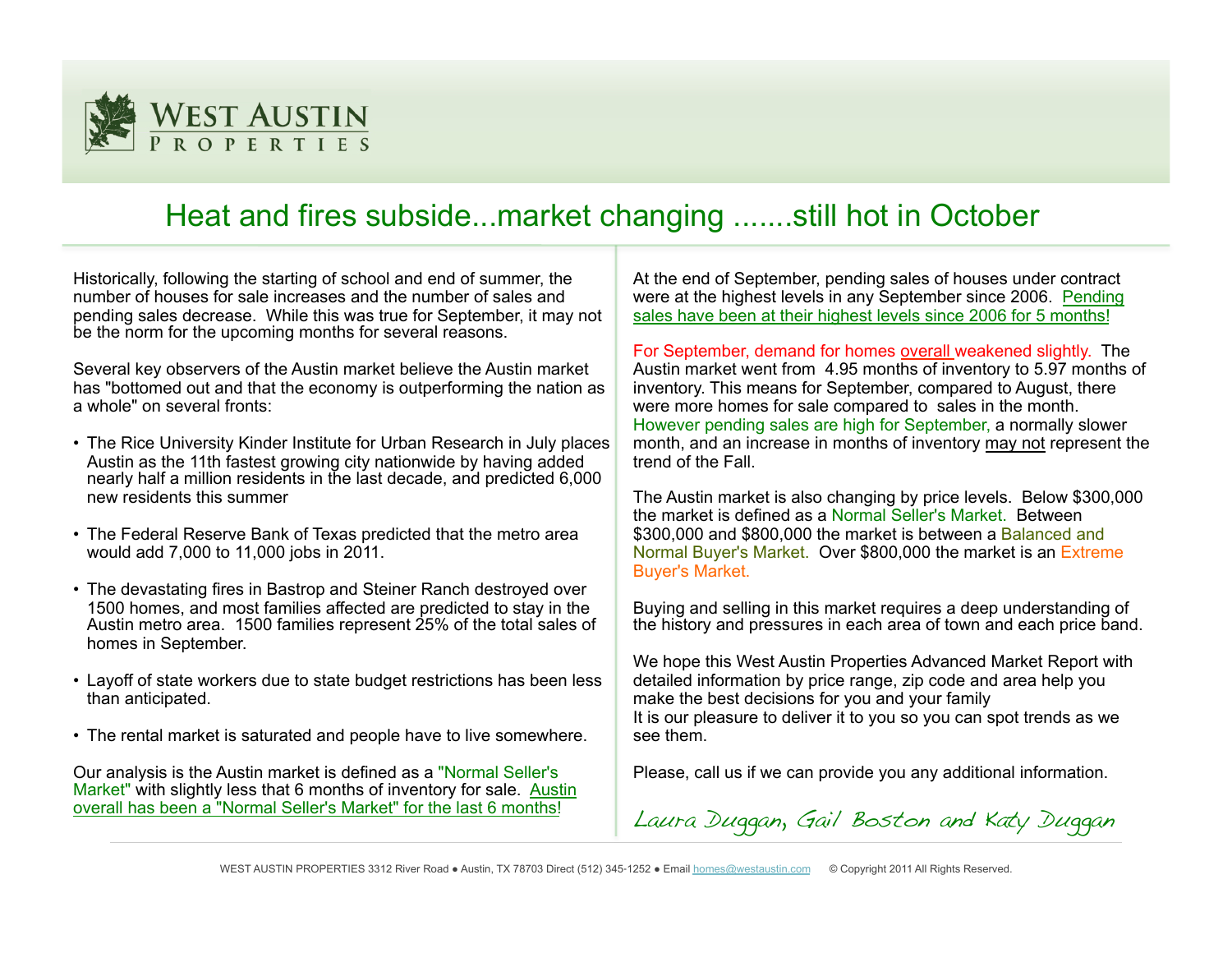# **Summary of the Austin Market**



#### **Quick stats if you do not have time for pictures… get your Austin real estate update in less than 1 minute.**

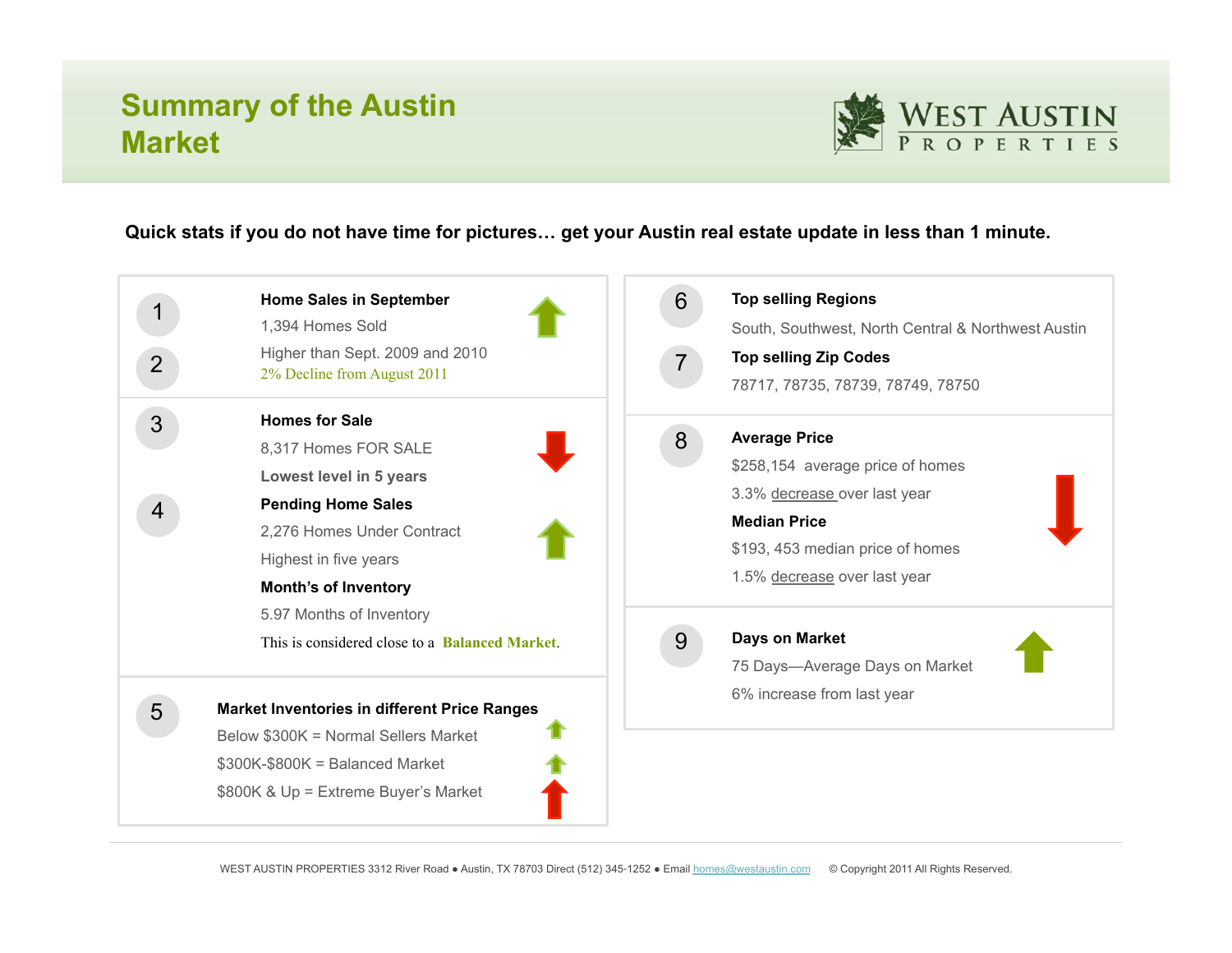# **Year to Date Sales – September 2011**



1

Year-to-date sales in Austin are down 1% from last year. However, last year was impacted by the first time homebuyer tax incentive. Sales for the year are 3% lower than two years ago.



#### **Year-to-Date Sales**

WEST AUSTIN PROPERTIES 3312 River Road · Austin, TX 78703 Direct (512) 345-1252 · Email homes@westaustin.com © Copyright 2011 All Rights Reserved.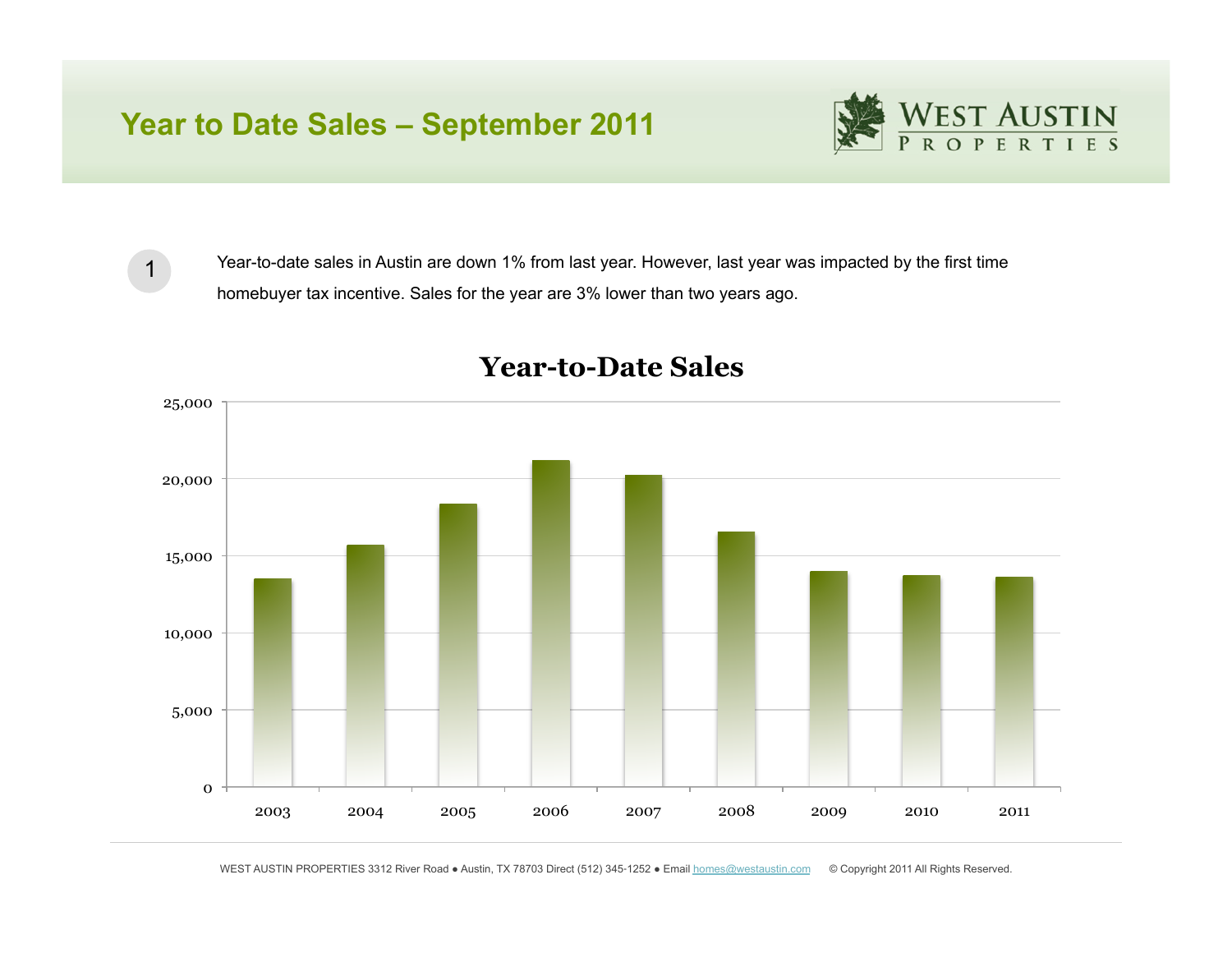# **Homes Sold per Month**



2

The chart below follows the trends of number of sold homes during any given month. Last month there were 1,393 homes for sale in Austin, Texas.

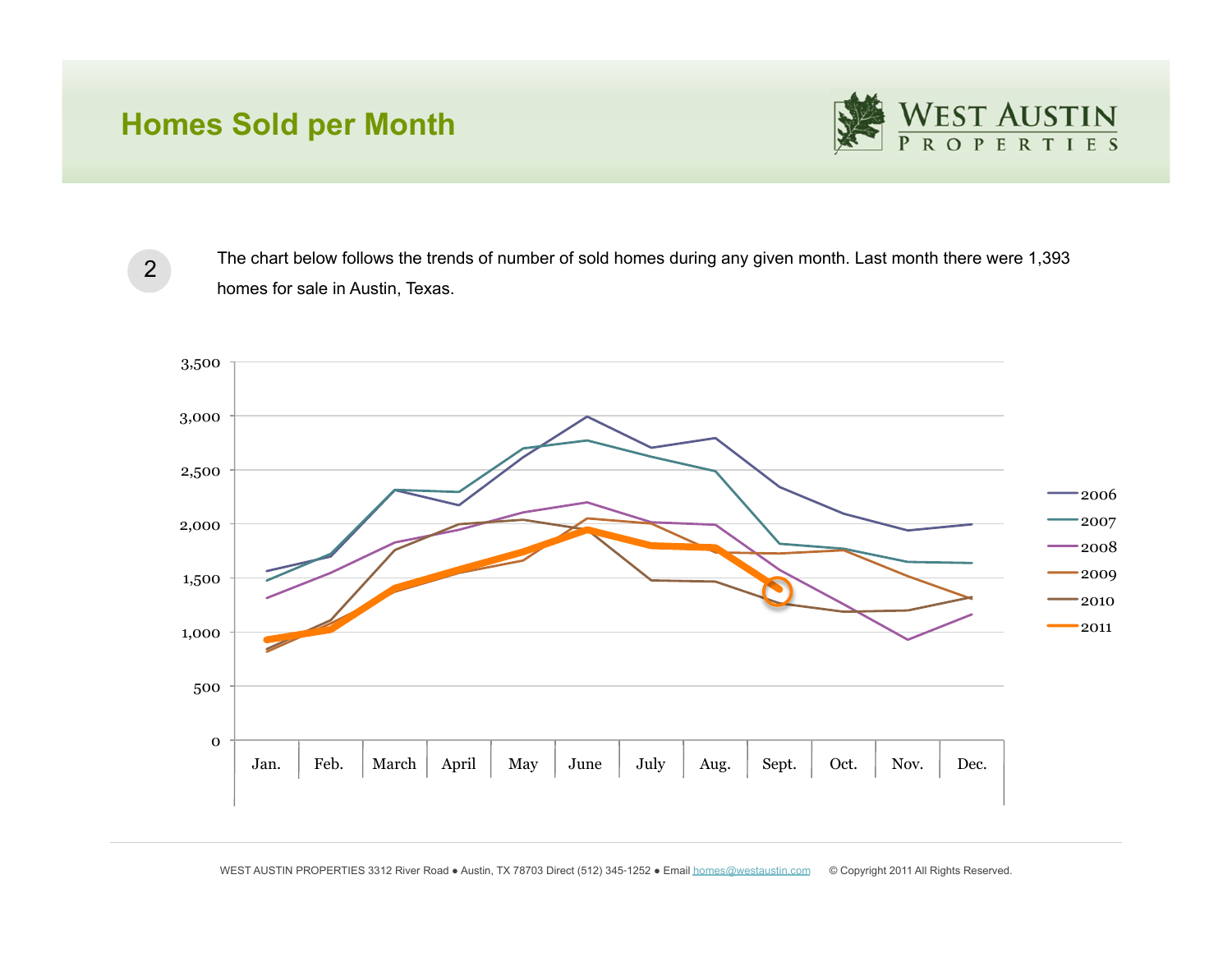### **Homes For Sale**



3

The chart below follows the trends of number of homes for sale during any given month. Last month there were **8,817 homes for sale Austin, Texas.** 

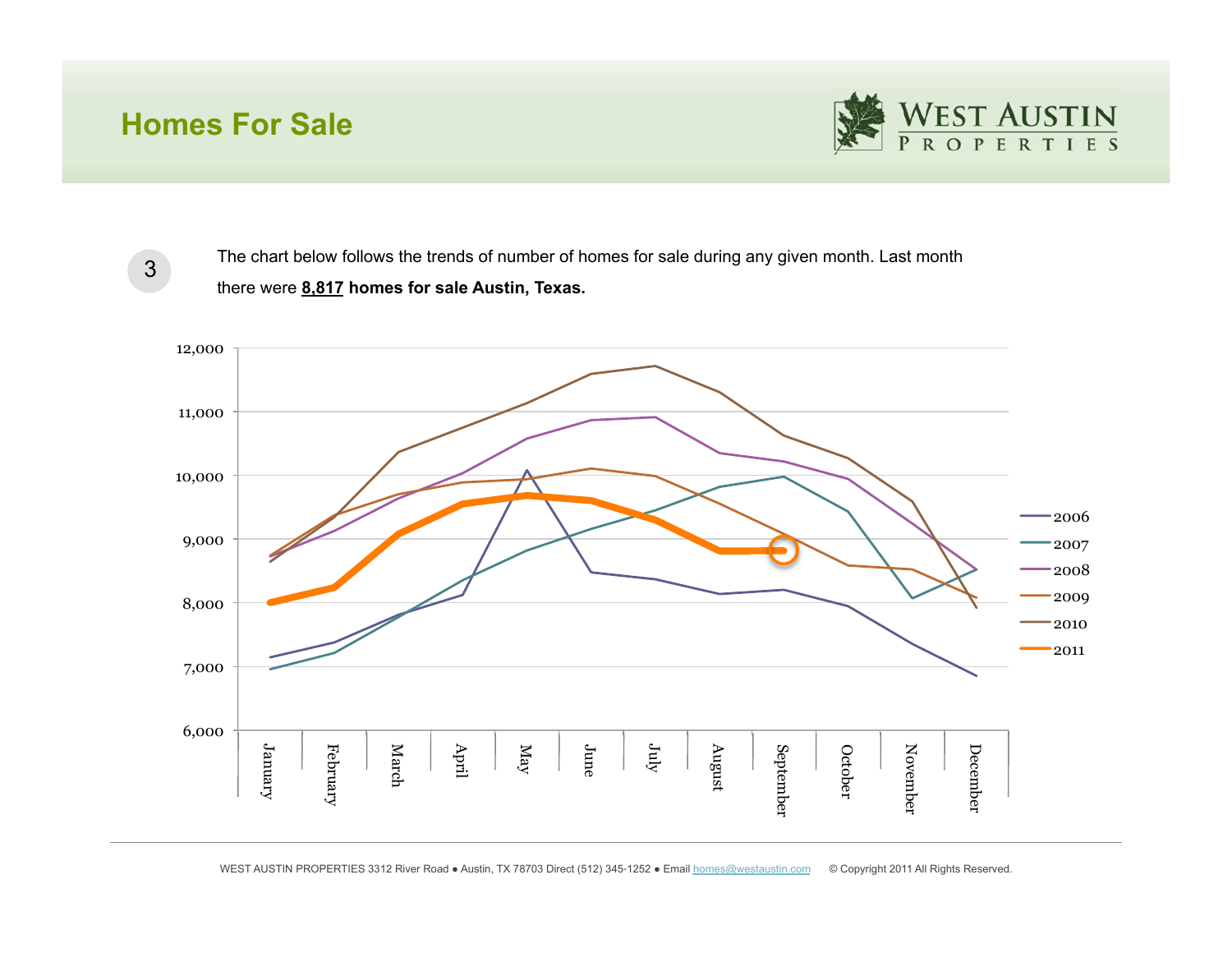### **Pending Sales per Month**



4

The chart below tracks the number of Pending Sales in the market. These are homes that are Under Contract that have yet to close. This month there are **2,276 homes Pending in Austin, Texas.** This is higher than 2010, 2009, 2008, and 2007. **It is a very good sign that demand is strengthening.**

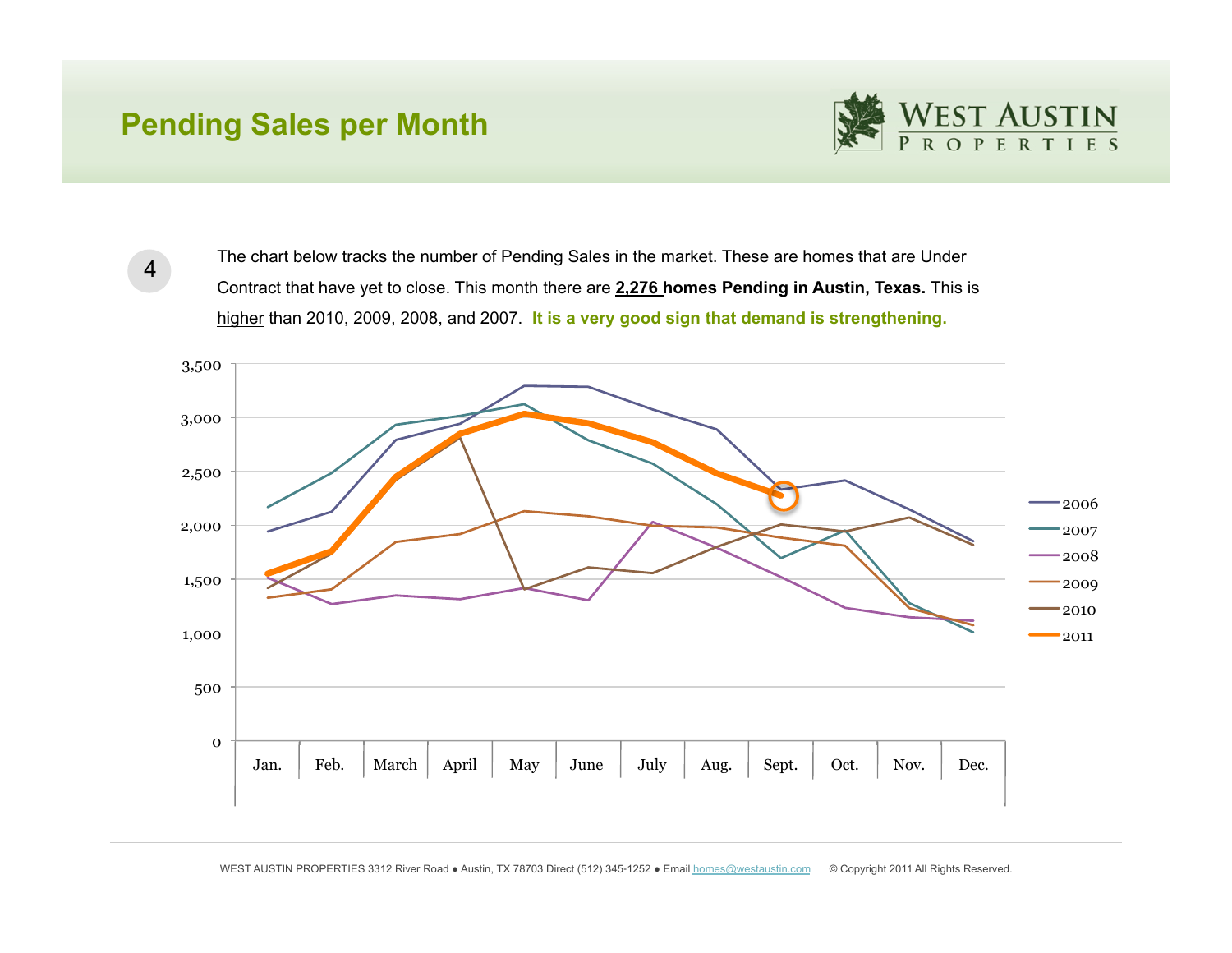# **Home Sales by Price Band-September 2011**



Austin has seen a surge of sales in the lower price ranges in July and August. That, combined with a lower number of homes for sale has created an overall **Normal Seller's Market.** 

5

The under \$300K price range is a **Normal Seller's Market, while the \$300K to \$800K** price range is a **Balanced and Normal Buyer's Market. The over \$800K price range is an Extreme Buyer's Market.**

| <b>Price Range</b>       | # of Solds | <b>Active Listings</b>         | Months of Inventory | <b>Market</b>                 |  |  |  |  |
|--------------------------|------------|--------------------------------|---------------------|-------------------------------|--|--|--|--|
| \$0-\$100k               | 130        | 543                            | 4.18                | <b>Normal Seller's Market</b> |  |  |  |  |
| \$100-\$200k             | 586        | 2868                           | 4.89                | <b>Normal Seller's Market</b> |  |  |  |  |
| \$200-\$300k             | 323        | 1804                           | 5.58                | Normal Seller's Market        |  |  |  |  |
| \$300-\$400k             | 170        | 1025                           | 6.03                | <b>Balanced Market</b>        |  |  |  |  |
| \$400k-\$500k            | 62         | 605                            | 9.75                | <b>Normal Buyer's Market</b>  |  |  |  |  |
| \$500-\$600k             | 42         | 394                            | 9.38                | <b>Normal Buyer's Market</b>  |  |  |  |  |
| \$600-\$700k             | 26         | 222                            | 8.54                | <b>Balanced Market</b>        |  |  |  |  |
| \$700-\$800k             | 18         | 158                            | 8.78                | <b>Balanced Market</b>        |  |  |  |  |
| \$800-\$900k             | 9          | 111                            | 12.33               | <b>Extreme Buyer's Market</b> |  |  |  |  |
| \$900-\$1M               | 8          | 86                             | 10.75               | <b>Normal Buyer's Market</b>  |  |  |  |  |
| $$1-$2M$                 | 17         | 321                            | 18.88               | <b>Extreme Buyer's Market</b> |  |  |  |  |
| $$2-$3M$                 |            | 80                             | 40.10               | <b>Extreme Buyer's Market</b> |  |  |  |  |
| \$3M<                    |            | 96                             | 48.00               | <b>Extreme Buyer's Market</b> |  |  |  |  |
| <b>Overall MKT</b>       | 1393       | 8317                           | 5.97                | Normal Seller's Market        |  |  |  |  |
|                          |            |                                |                     |                               |  |  |  |  |
| 12+ Months of Inventory  |            | <b>Extreme Buyer's Market</b>  |                     | <b>High Depreciation</b>      |  |  |  |  |
| 9-12 Months of Inventory |            | Normal Buyer's Market          |                     | Moderate Depreciation         |  |  |  |  |
| 6-9 Months of Inventory  |            | <b>Balanced Market</b>         |                     | Flat/Moderate Depreciation    |  |  |  |  |
| 3-6 Months of Inventory  |            | Normal Seller's Market         |                     | <b>Moderate Appreciation</b>  |  |  |  |  |
| 0-3 Months of Inventory  |            | <b>Extreme Seller's Market</b> |                     | <b>High Appreciation</b>      |  |  |  |  |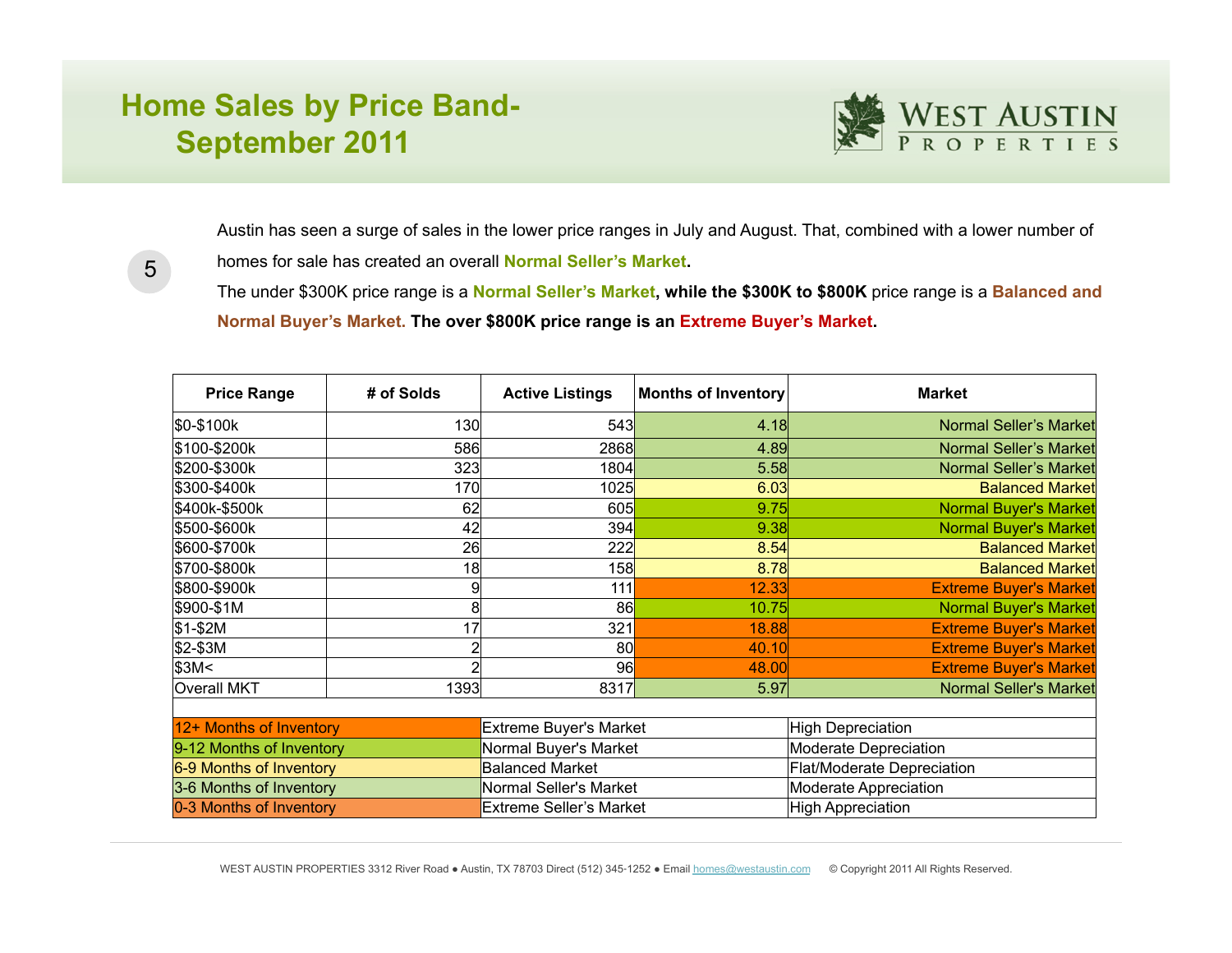# **Home Sales by Region-September 2011**



6

The chart below provides detail of how well each region of Austin and the surrounding cities are selling. The **South, Southwest, North Central and Northwest** regions continue to outperform the rest of the market.

| <b>Region</b>               | # of Solds                    | <b>Active</b><br><b>Listings</b> | <b>Months of</b><br>Inventory     | <b>Median Selling</b><br><b>Price</b> | Avg DOM         |
|-----------------------------|-------------------------------|----------------------------------|-----------------------------------|---------------------------------------|-----------------|
| <b>Central Austin</b>       | 82                            | 489                              | 5.96                              | \$361,110                             | 87              |
| East Austin                 | 76                            | 396                              | 5.21                              | \$140,354                             | 82              |
| <b>North Central Austin</b> | 64                            | 266<br>4.16                      |                                   | \$185,000                             |                 |
| <b>Northwest Austin</b>     | 79                            |                                  | 329<br>4.16<br>\$300,000          |                                       | 58              |
| South Austin                | 90                            | 322                              | 3.58                              | \$205,200                             | 50              |
| Southeast Austin            | 39                            | 173                              | 4.44                              | \$92,680                              | 90              |
| Southwest Austin            | 85                            | 268                              | 3.15                              | \$276,500                             | 56              |
| <b>West Austin/Westlake</b> | 60                            | 334                              | 5.67                              | \$466,000                             | 72              |
| Northwest Travis County     | 105                           | 1049                             | 9.99                              | \$343,750                             | 83              |
| Cedar Park/Leander          | 144                           | 657                              | 4.56                              | \$168,375                             | 71              |
| Georgetown                  | 80                            | 604                              | 7.75                              | \$196,200                             | 102             |
| Pflugerville                | 74                            | 386                              | 5.22                              | \$155,335                             | 74              |
| Round Rock                  | 173                           | 690                              | 3.99                              | \$194,000                             | 65              |
| Dripping Springs/Wimberly   | 39                            | 411                              | 10.54                             | \$316,500                             | 90 <sup>°</sup> |
|                             |                               |                                  |                                   |                                       |                 |
| 12+ Months of Inventory     | <b>Extreme Buyer's Market</b> |                                  | <b>High Depreciation</b>          |                                       |                 |
| 9-12 Months of Inventory    | Normal Buyer's Market         |                                  | Moderate Depreciation             |                                       |                 |
| 6-9 Months of Inventory     | <b>Balanced Market</b>        |                                  | <b>Flat/Moderate Depreciation</b> |                                       |                 |
| 3-6 Months of Inventory     | Normal Seller's Market        |                                  | <b>Moderate Appreciation</b>      |                                       |                 |
| 0-3 Months of Inventory     |                               | Extreme Seller's Market          | <b>High Appreciation</b>          |                                       |                 |

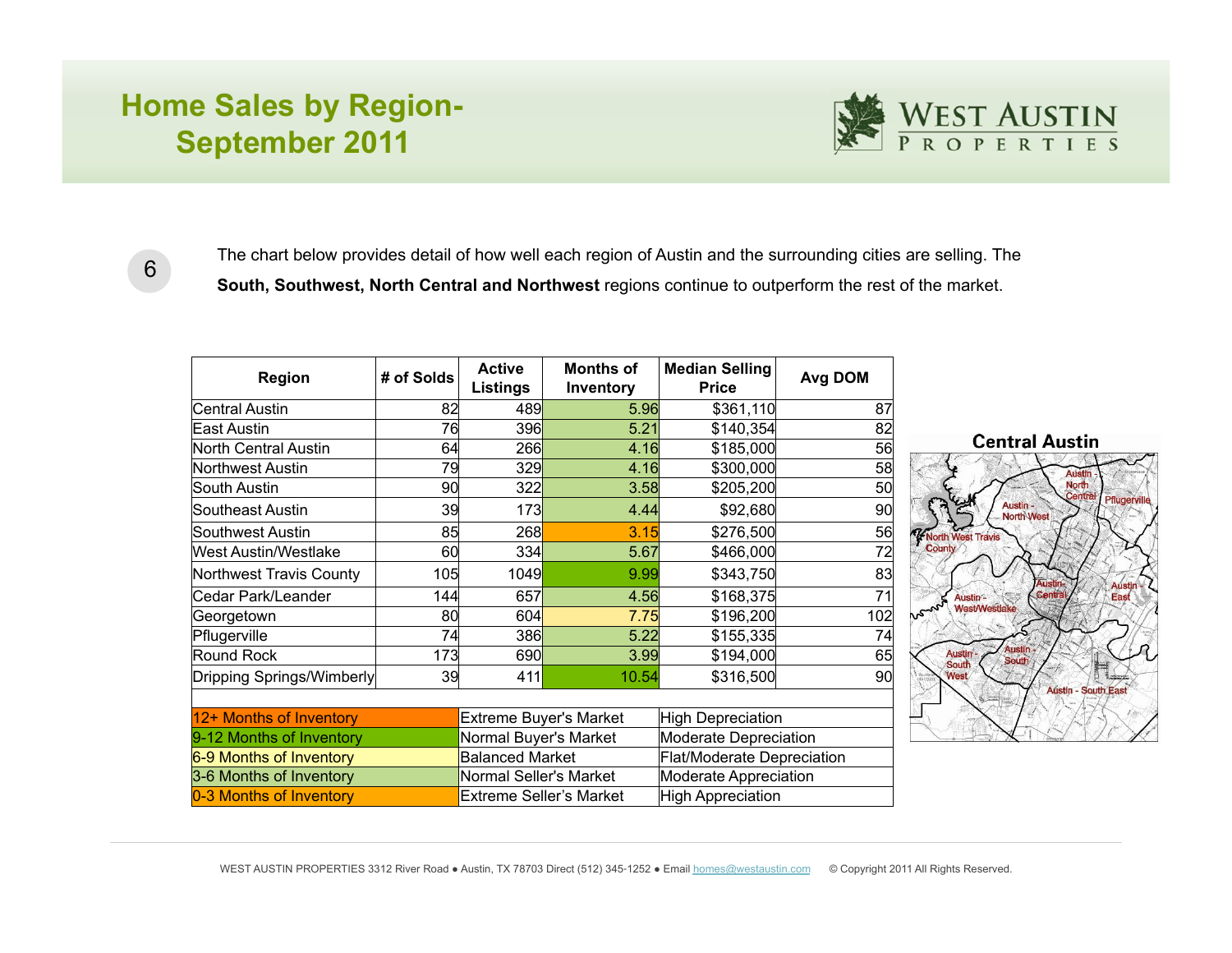# **Home Sales by Zip Code-September 2011**

7



The chart below provides detail of how well each Zip Code of Austin isselling.

There are quite a few zip codes with surging sales numbers. The Northwest and Southwest Austin zip codes are the strongest areas.

| <b>Zip Code</b>                                                                       | # of Solds | <b>Active</b><br><b>Listings</b> | <b>Months of</b><br>Inventory | <b>Median Sales price</b>        | Avg DOM | <b>Central Austin</b>       |
|---------------------------------------------------------------------------------------|------------|----------------------------------|-------------------------------|----------------------------------|---------|-----------------------------|
| 78701                                                                                 | 14         | 83                               | 5.93                          | \$370,500                        | 73      | 78701                       |
| 78703                                                                                 | 21         | 104                              | 4.45                          | \$555,500                        | 75      | 78703                       |
| 78704                                                                                 | 29         | 114                              | 3.93                          | \$335,000                        | 63      | 78704<br>78705              |
| 78705                                                                                 |            | 16                               | 8.00                          | \$625,000                        | 66      |                             |
| 78717                                                                                 | 32         | 84                               | 2.63                          | \$215,500                        | 56      | 78731                       |
| 78727                                                                                 | 12         | 65                               | 5.42                          | \$158,450                        | 59      | <b>Northwest Travis Co.</b> |
| 78730                                                                                 |            | 94                               | 23.50                         | \$679,500                        | 37      | 78730                       |
| 78731                                                                                 | 18         | 109                              | 6.05                          | \$436,200                        | 78      | 78732                       |
| 78732                                                                                 | 22         | 144                              | 6.55                          | \$387,500                        | 56      | 78734                       |
| 78733                                                                                 | 11         | 68                               | 6.18                          | \$533,500                        | 70      |                             |
| 78734                                                                                 | 28         | 220                              | 7.85                          | \$329,500                        | 89      | <b>Southwest Austin</b>     |
| 78735                                                                                 | 21         | 72                               | 3.43                          | \$342,600                        | 89      | 78739                       |
| 78739                                                                                 | 26         | 60                               | 2.31                          | \$336,000                        | 55      | 78749                       |
| 78746                                                                                 | 22         | 165                              | 7.50                          | \$776,500                        | 66      | <b>Northwest Austin</b>     |
| 78749                                                                                 | 35         | 72                               | 2.06                          | \$234,900                        | 43      | 78717                       |
| 78750                                                                                 | 24         | 81                               | 3.38                          | \$362,500                        | 56      | 78727                       |
| 78759                                                                                 | 13         | 92                               | 7.08                          | \$370,000                        | 59      | 78750                       |
|                                                                                       |            | 78759                            |                               |                                  |         |                             |
| 12+ Months of Inventory<br><b>Extreme Buyer's Market</b>                              |            |                                  | <b>High Depreciation</b>      |                                  |         |                             |
| 9-12 Months of Inventory                                                              |            | Normal Buyer's Market            |                               | Moderate Depreciation            |         | <b>West Austin/Westlake</b> |
| 6-9 Months of Inventory                                                               |            | <b>Balanced Market</b>           |                               | <b>Flat/Moderat Depreciation</b> |         | 78733<br>78735              |
| 3-6 Months of Inventory                                                               |            | Normal Seller's Market           |                               | Moderate Appreciation            |         |                             |
| 0-3 Months of Inventory<br><b>Extreme Seller's Market</b><br><b>High Appreciation</b> |            |                                  |                               |                                  |         |                             |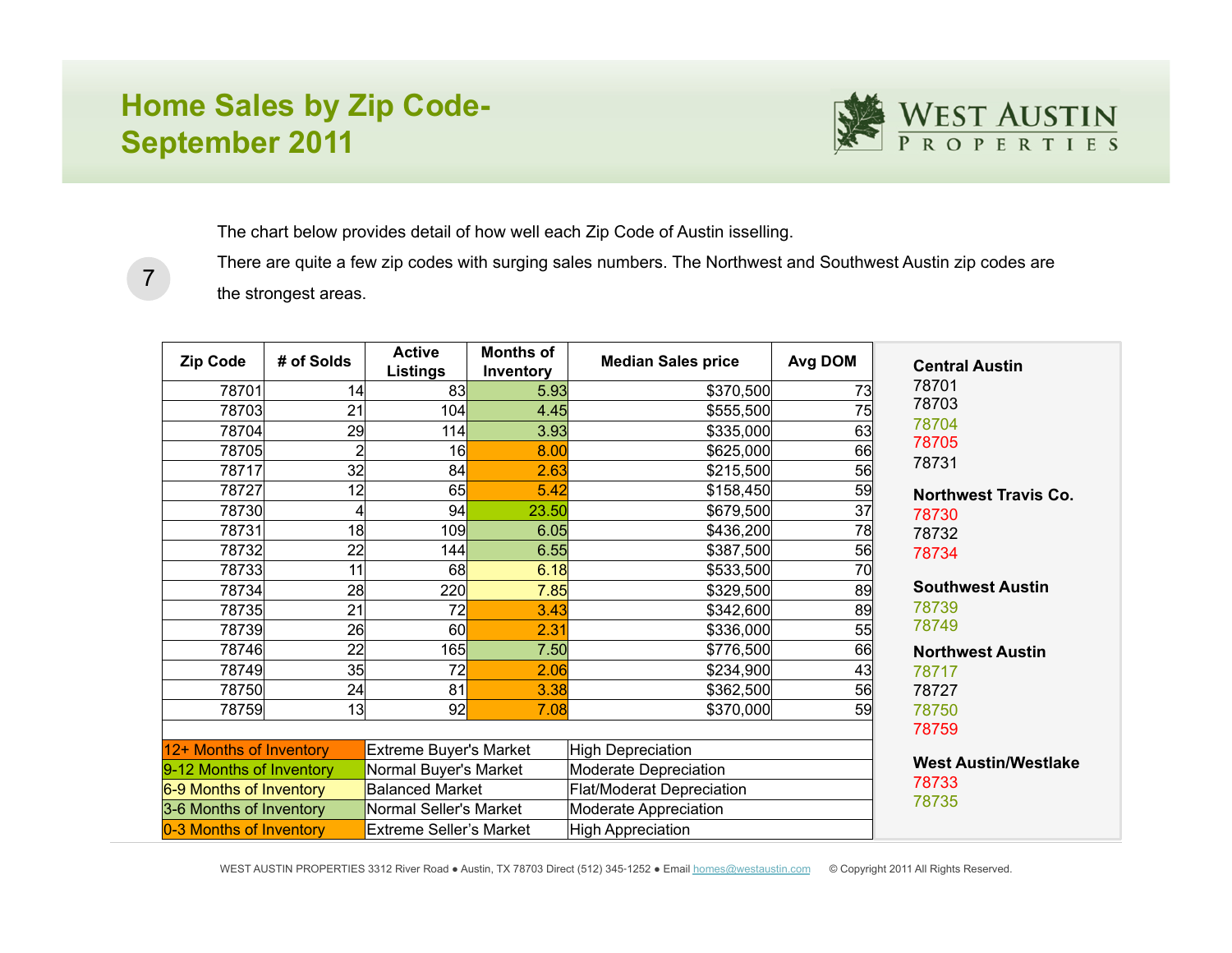#### **Mortgage Rates - 11 Year Summary**





The above chart tracks mortgage rates for the past 11 years. As you can see, mortgage rates are at close to their lowest levels.

#### **CONFORMING**

30 Yr Fixed 4.41%, 1/2 pt.

15 Yr Fixed 3.56%, 1 pt.

**JUMBO** (over \$417K loan amount) 30 Yr Fixed 4.875% , 1 pt. 7 Yr ARM 3.625% , 1 pt.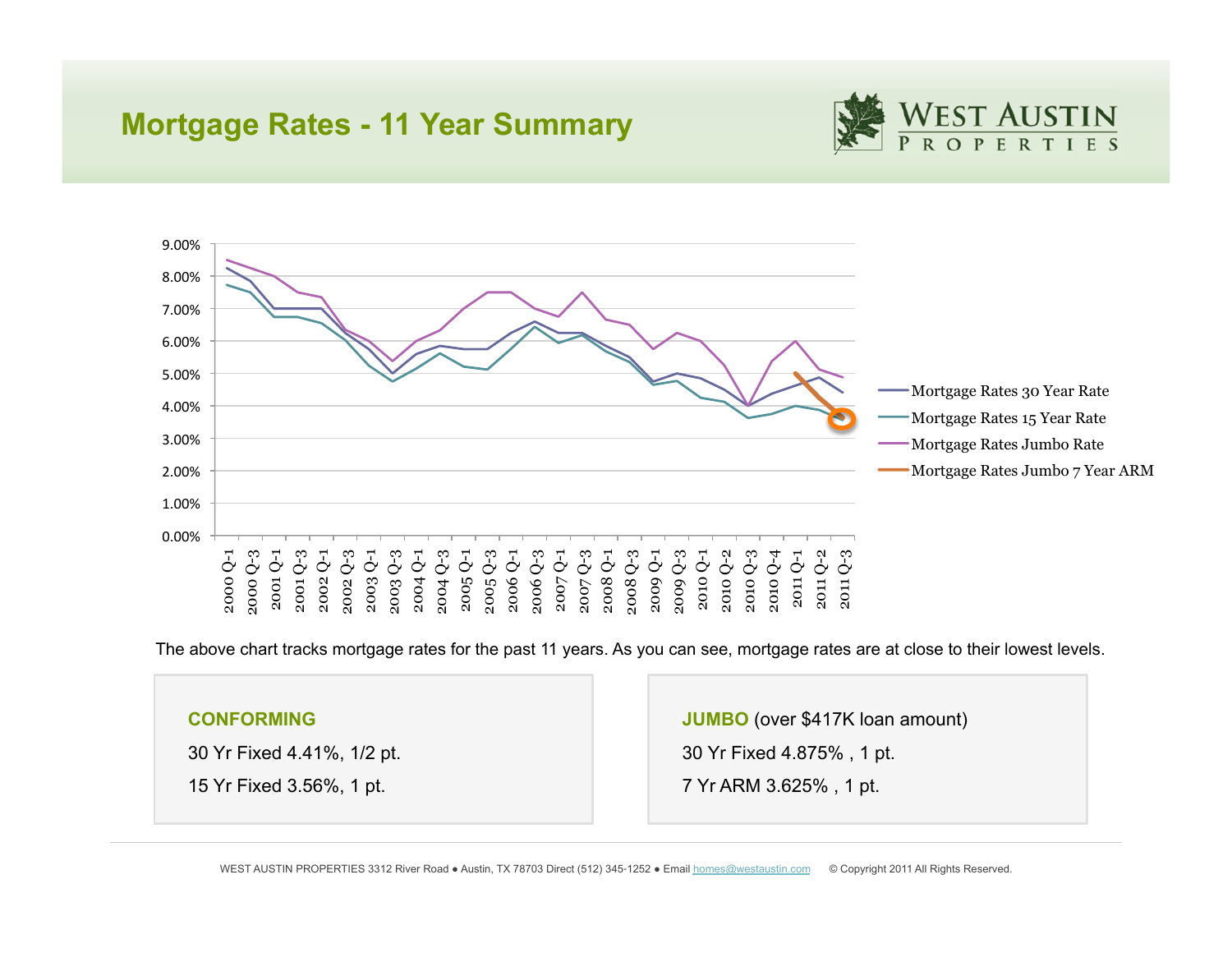# **Average and Median Sold 12 Year Summary**



8

The chart above follows the trend of average and median sales price per year. Last month the average sales price was **\$258,154. The median sold price was \$193,453 last month. The average** sales price is **down 3% and the median sales price is down 1.5% from one year ago.**

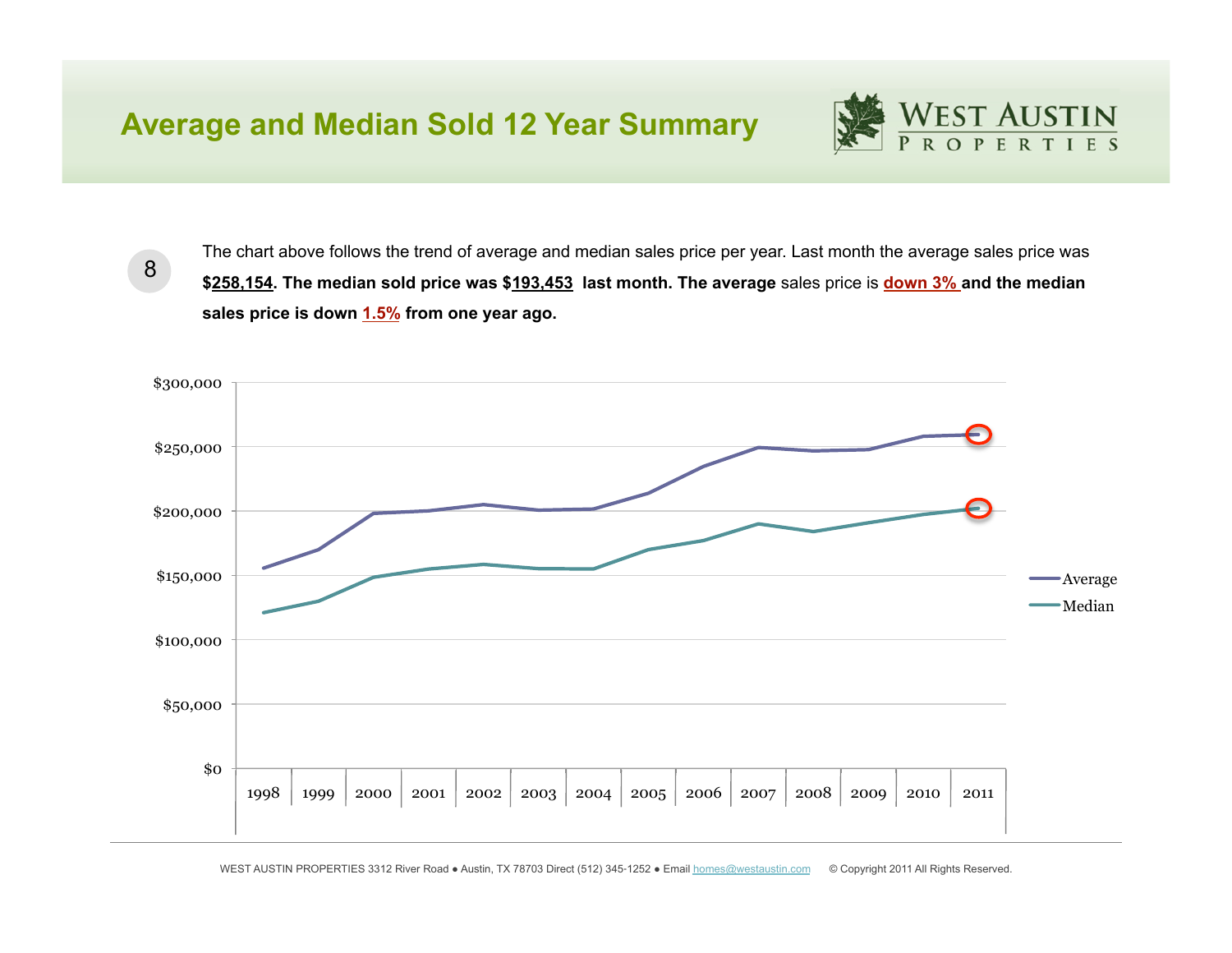### **Average Days on Market 2003-2011**

![](_page_12_Picture_1.jpeg)

**Homes in July, August and September sold faster than anytime in the last 12 months, usually an indication that buyers are active in the market and sellers have become more realistic about the value of their homes.**

![](_page_12_Figure_3.jpeg)

9